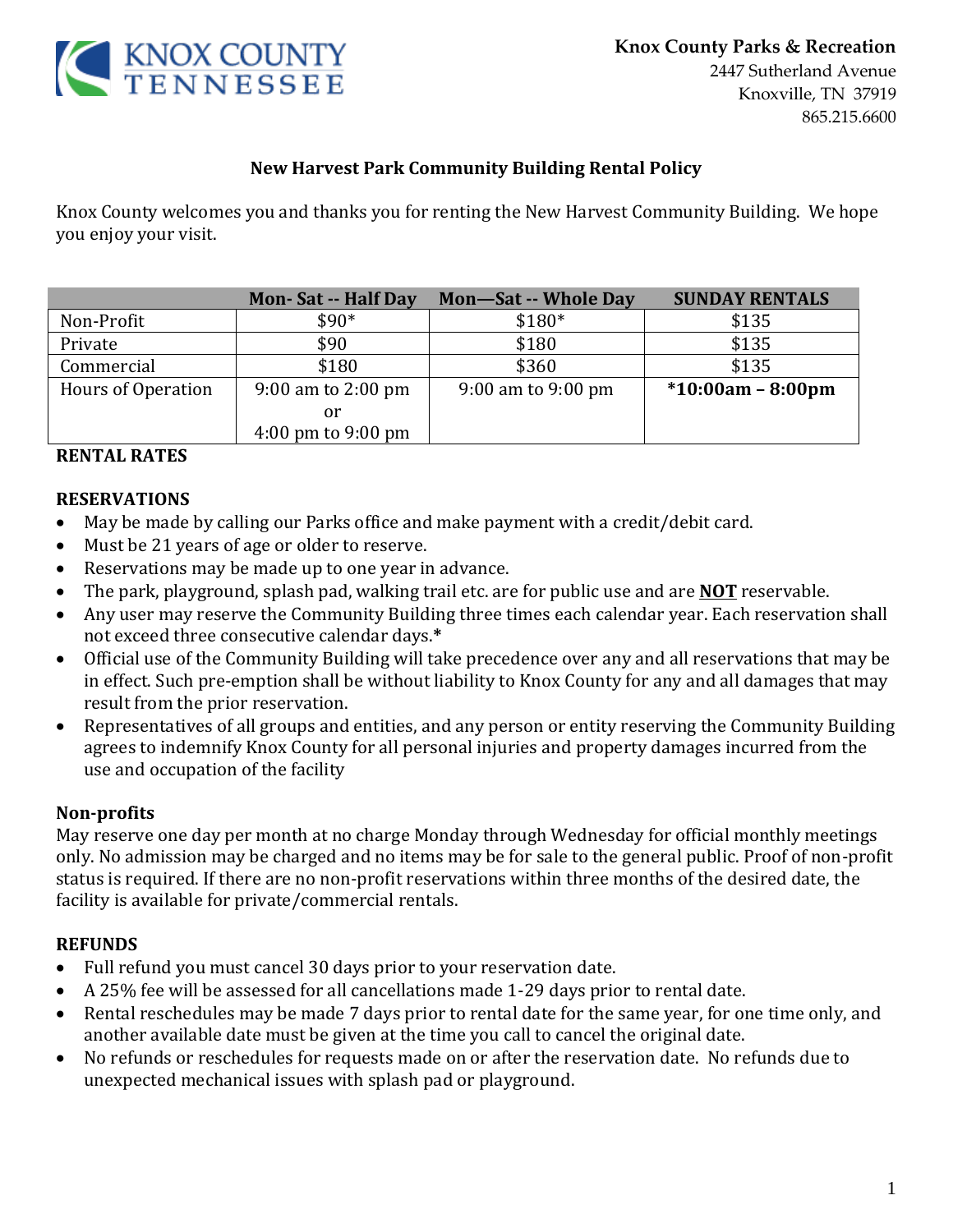# **CAPACITY-143 people**

Rentals with more than143 will need to reserve both the building and the outdoor picnic pavilion/amphitheater. Sundays require all day rentals.

# **SET-UP/TEAR-DOWN**

You may arrive 30 minutes prior to your reservation for set-up and leave 30 minutes after for clean-up. You are not permitted in the building beyond these times. Due to safety issues no extended times allowed. Knox County is not responsible for lost or stolen articles.

# **PRE INSPECTION**

You will find a pre-inspection form in the kitchen. Upon your arrival review and mark the form and call the administration office immediately if you find any discrepancies. A contact number of a Parks staff member is listed on the form should you have any emergencies after regular business hours.

ROOM SET-UP



The room will be set-up in Banquet Style. (Tables are 30" W x 96"L)

- There are (16) 8ft tables in banquet style, with seating for 112, total room capacity is 143
- (1) 8ft in the main entrance hall
- (6) 6ft aluminum tables (30 x 72) **Only these tables should be used for serving/setup of food**. (23) Tables total in the building.
- The tables and chairs **ARE NOT TO BE REMOVED** from the building. **If original set-up is changed, it must be restored before you leave.**

## **CLEAN-UP AND LOCK-UP**

- **You are required to do general clean up**, **remove trash from containers, and tie & place trash bags in the tote with wheels that is inside the building**. **Please place no loose trash in tote. Leave tote inside the building**. **DO NOT sit trash bags or tote outside of building**. **Sweep all floors, clean off all tables and remove all items from refrigerator & microwave.**
- Trash bags, brooms, mops and cleaning supplies are provided for your convenience in the closet in the kitchen area. You may want to take a couple of extra trash bags with you.
- **ALL doors must be locked when you leave the facility.** You are responsible for damage to the building due to unlocked doors.
- **Failure to lock doors, perform general clean up, place trash bags in the tote located in the building and restore room to original set up, will result in a minimum of an additional charge of \$250.00.**

## **KEY, BUILDING & DAMAGE POLICY**

- Key may be picked up one week prior to your rental, at our Parks office located at 2447 Sutherland Avenue, Knoxville, TN 37919. If you need directions please contact us at 865.215.6600.
- YOU are responsible for locking and unlocking the facility on the day of your event. Please make sure the NHB key is kept with you at all times. A **Lost key will result in a \$25 charge.** Please leave the key in the box located in the kitchen before your departure.
- Knox County staff will inspect the building after your use, **failure to secure building, perform general cleaning, remove trash from containers and place in tote in the large room, or restore room to original set-up, will be a violation of policy and will result in a minimum of an additional charge of \$250.00.**
- Fees to be charged will be for actual direct costs of labor, materials, supplies and equipment. Minimum repair charge will be \$250